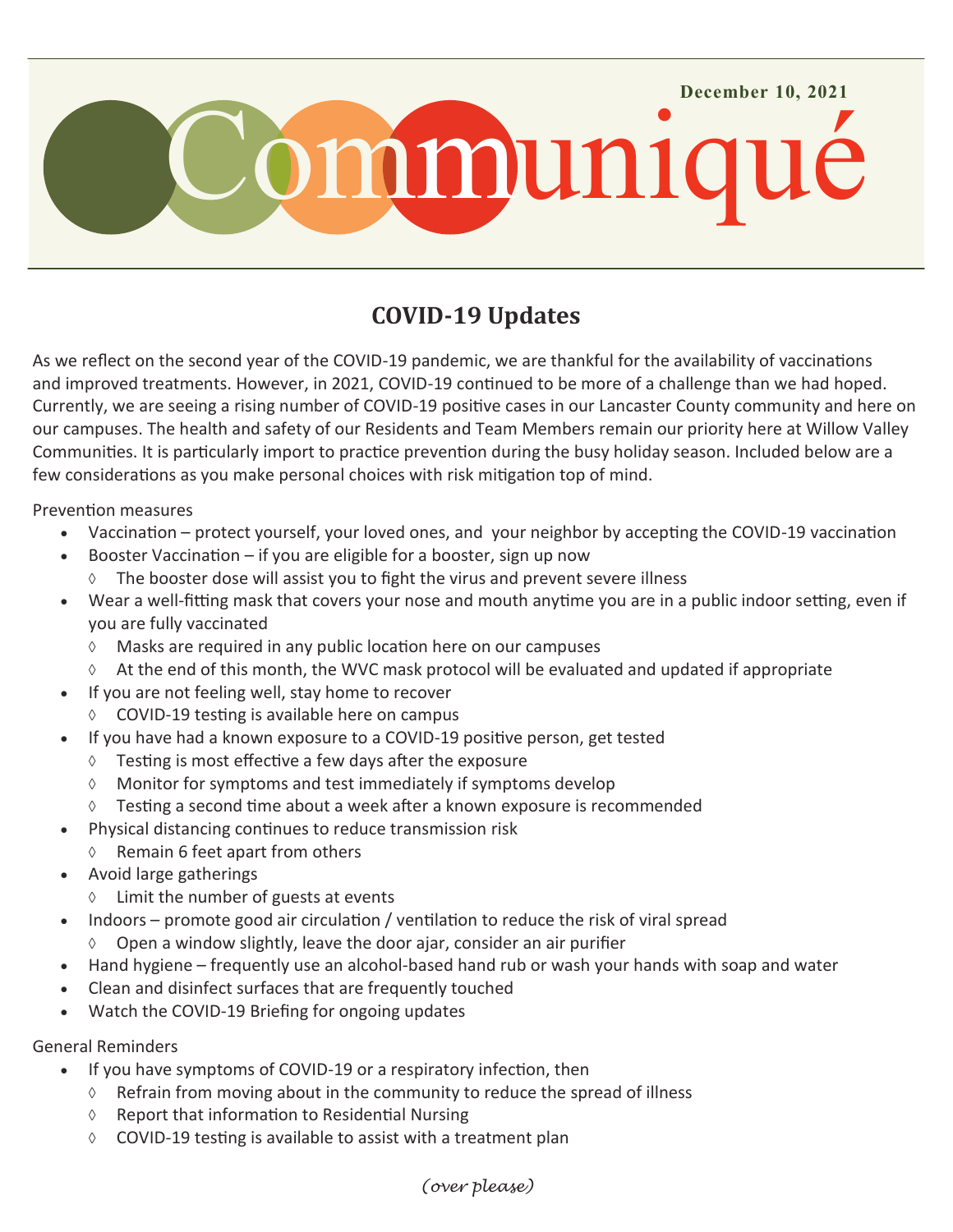- If you have a COVID-19 test pending, then
	- $\Diamond$  Refrain from moving about in the community to reduce the spread of illness
	- $\Diamond$  Report that information to Residential Nursing
	- $\Diamond$  The nursing team will assist in monitoring your health

#### COVID-19 Symptoms

- Symptoms may appear 2–14 days after an exposure to the virus
- Fever or chills
- Headache
- Fatigue
- Muscle or body aches
- New loss of taste or smell
- Sore throat
- Congestion or runny nose
- Nausea or vomiting
- Cough
- Diarrhea
- Shortness of breath or difficulty breathing

Is it COVID-19 or Influenza?

- Symptoms are similar
- Both are contagious
- Both can cause severe illness
- Testing is needed to confirm and effectively treat the illness

As we all enjoy the holiday season, we want to do so with health and safety as our collective priorities. Please continue to be diligent in taking the necessary precautions to protect not only your own health, but the wellbeing of those around you as well.

*Denny* — Dennis W. Griest, President & CFO

## **Lancaster Emergency Medical Services (LEMS) Ambulance Membership Drive**

LEMSA has mailed out membership packets to past members over the last week. If you did not receive one and would like to consider becoming a member or would like more information, packets are available at the Concierge Desks and Nursing Offices.

Membership Applicants are also available on the LEMSA website: [https://www.lemsa.com/membershipsignup.asp](https://protect-us.mimecast.com/s/eDOvCL92nRFKAmqfBY54d?domain=lemsa.com)

We encourage everyone to review the information available and consider becoming a member as there are financial discounts available for some services provided.

Application for membership can take place any time as there is no deadline for signing up.

*Danielle* — Danielle Geyer, Senior Director of Manor Campus *Glennda* — Glennda Hart, Senior Director of Lakes Campus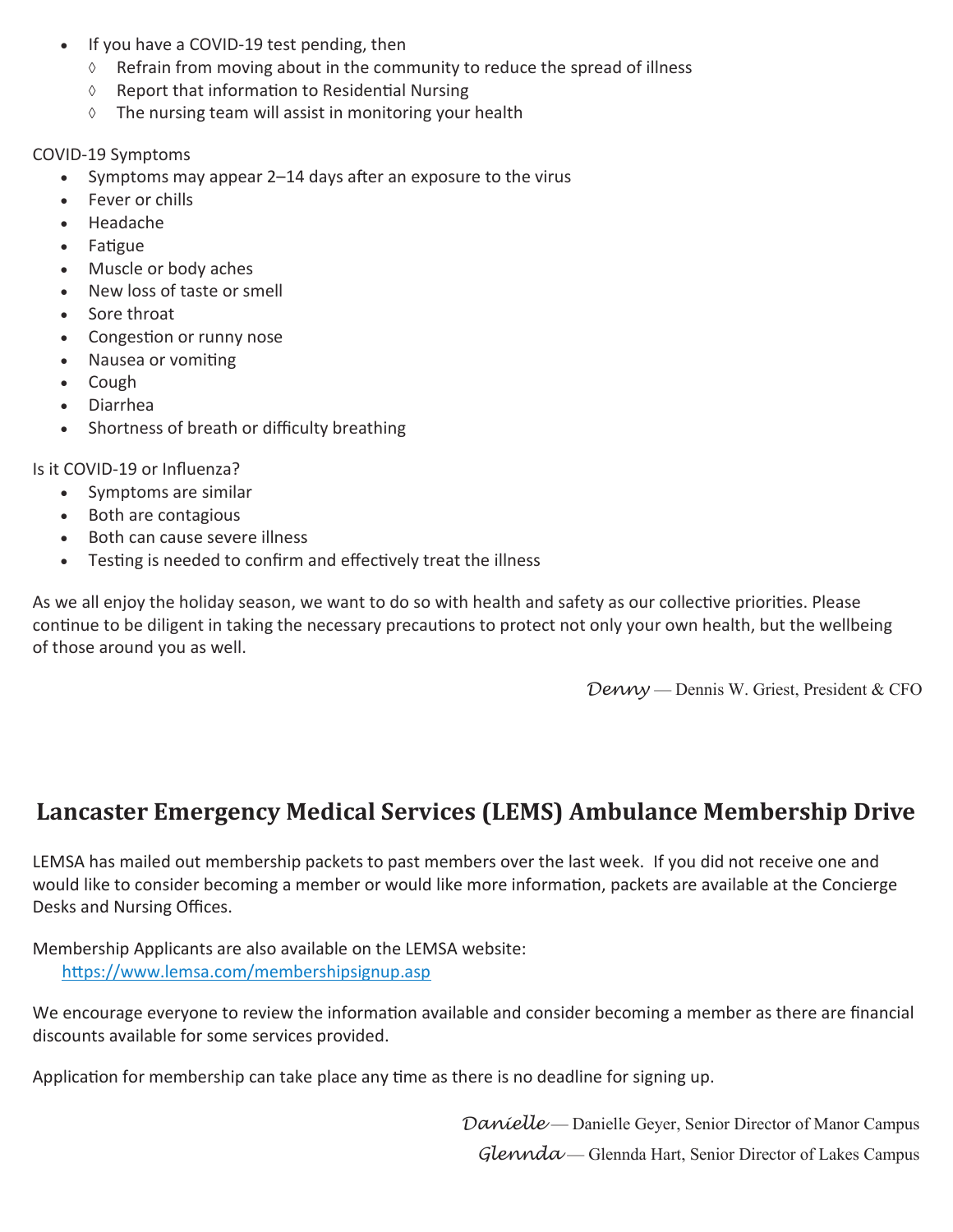# **Dining Information for the Upcoming Holidays**

In a few short weeks we will be celebrating the Christmas and New Year Holidays. In this communication you will find the hours of operation and options for dining with us.

| Holiday/Date          | <b>Lakes and North</b>           | <b>Four Seasons</b>           |
|-----------------------|----------------------------------|-------------------------------|
| Christmas Eve,        | 4:30 PM $- 7:00$ PM $- $ Dine In | $5:00$ PM $- 7:00$ PM         |
| Friday, December 24   | $5:00$ PM $- 7:00$ PM $-$ To-Go  | By Reservation - 717.464.8415 |
| Christmas Day         | 11:30 AM - 2:00 PM - Dine In     | $11:30$ AM $- 2:00$ PM        |
| Saturday, December 25 | 12:00 PM - 2:00 PM - To-Go       | By Reservation - 717.464.8415 |
| New Year's Eve        | 4:30 PM $- 7:00$ PM $- $ Dine In | $5:00$ PM $- 7:00$ PM         |
| Friday, December 31   | $5:00$ PM $- 7:00$ PM $-$ To-Go  | By Reservation - 717.464.8415 |
| New Year's Day        | 11:30 AM - 2:00 PM - Dine In     | $11:30$ AM $- 2:00$ PM        |
| Saturday, January 1   | 12:00 PM - 2:00 PM - To-Go       | By Reservation - 717.464.8415 |

## **Dining in the Community Dining Rooms – Lakes and North**

- If you are planning on dining in the Lakes or North dining room or plan on picking up a To-Go meal for the above dates, please sign up on the form located at the host station. Please note that this is not a reservation but it will help us best plan for the volume of Residents planning to dine with us or choose meals To-Go. In the effort to minimize wait times, we advise you to consider dining earlier or later during our hours of operation.
- If you would like to purchase To-Go meals for your visiting guests (maximum of 5 meals), please pick up guest meal menus located at the host stations in the community where you wish to pick up meals. Have your guests select their menu and bring it along with you to the dining venue. Our culinary team will fill your orders at that time. Guest menus will be available on December 15.

*Sharon* — Sharon Habanec, Vice President of Culinary Services

## **Internal Access to The Glen Satellite Fitness Center**

## **Internal Accessibility**

We recognize that Residents want to access The Glen Fitness Center through the 3<sup>rd</sup> floor hallway. *Since Residents are walking through The Glen to get to the satellite fitness center, they MUST register at the sign-in podium on the 3 rd floor as you enter the "new extension" of The Glen; this includes acknowledgement of screening criteria. Once done, a* Resident can travel directly to the fitness center.

If you intend to visit a specific Resident, you MUST register at the Concierge Desk at The Glen in order to get your temperature taken prior to visitation.

Effective Monday, December 13, 2021, the internal door to The Glen Satellite Fitness Center will be programmed to the designated times below to allow Independent Residents to enter the area from the inside. Access through the outside doors will continue as well.

### **Hours of Operation for Independent Living Residents**

Sunday | 12:00 AM – 11:59 PM Monday | 4:00 PM – 11:59 PM Tuesday | 12:00 AM – 11:59 PM Wednesday | 12:00 AM – 11:59 PM Thursday | 4:00 PM – 11:59 PM Friday | 12:00 AM – 11:59 PM Saturday | 12:00 AM – 11:59 PM